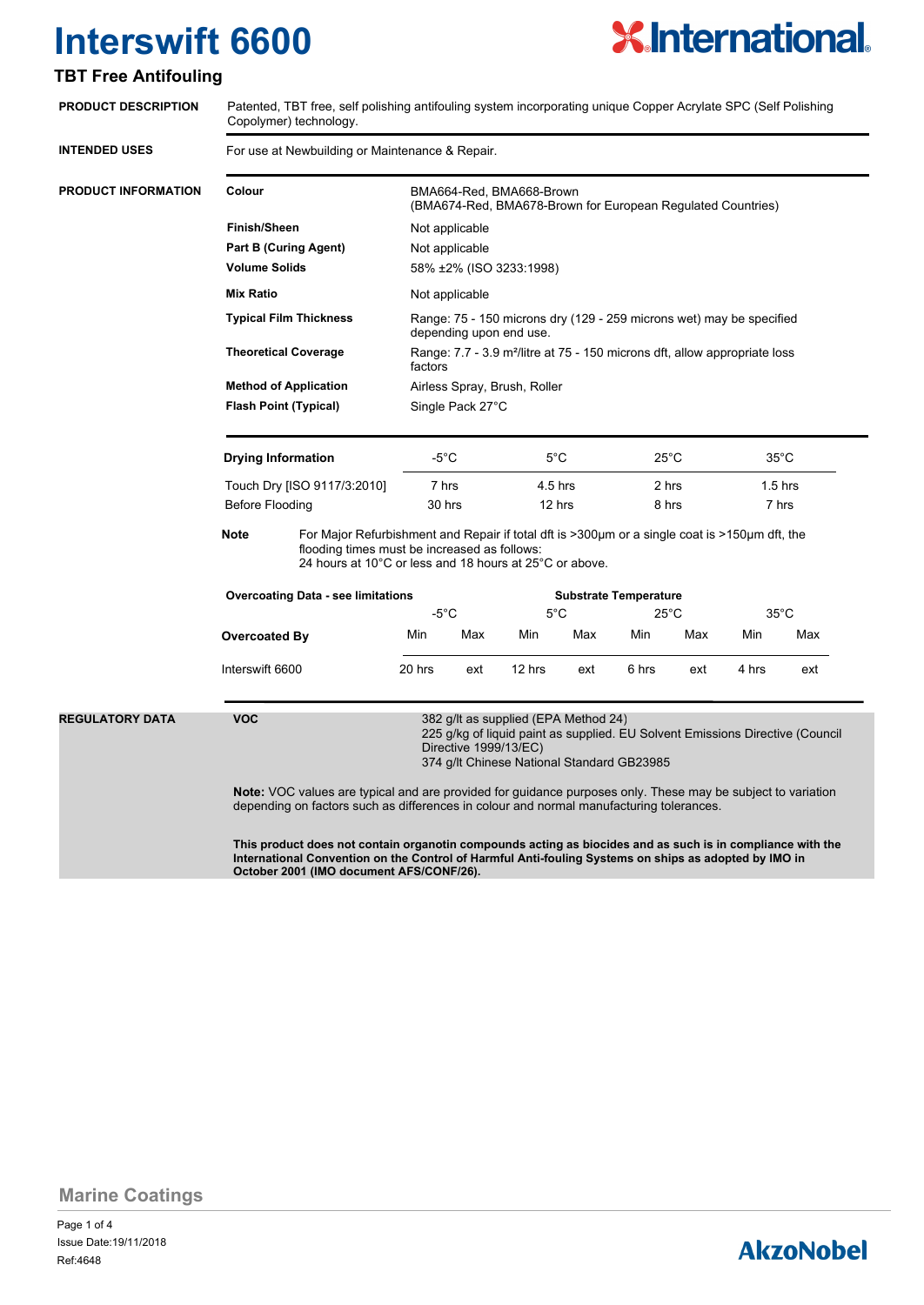

### **TBT Free Antifouling**

**CERTIFICATION**

When used as part of an approved scheme, this product has the following certification:

Product recognised by the following classification societies as compliant with the International Convention on the Control of Harmful Anti-fouling Systems on Ships, 2001 (AFS 2001):

- Bureau Veritas
- DNV GL
- Korean Register of Shipping
- Lloyds Register

Approvals issued by external bodies may be dependent upon formulation and/ or manufacturing site. Consult your International Paint representative for details.

**COMPATIBILITY**

**SYSTEMS AND** Consult your International Paint representative for the system best suited for the surfaces to be protected.

#### **SURFACE PREPARATIONS**

Use in accordance with the standard Worldwide Marine Specifications.

All surfaces to be coated should be clean, dry and free from contamination. High pressure fresh water wash or fresh water wash, as appropriate, and remove all oil or grease, soluble contaminants and other foreign matter in accordance with SSPC-SP1 solvent cleaning.

#### **NEWBUILDING**

Interswift 6600 should always be applied over a recommended primer coating scheme. The primer surface should be dry and free from all contamination, and Interswift 6600 must be applied within the overcoating intervals specified (consult the relevant product data sheet).

Areas of breakdown, damage etc. should be prepared to the specified standard (eg. Sa2½ (ISO 8501-1:2007)) and primed prior to the application of Interswift 6600.

When high pressure fresh water washing at pre-delivery drydockings at newbuilding, consult your local representative.

#### **MAJOR REFURBISHMENT**

Interswift 6600 should always be applied over a recommended primer coating scheme. The primer surface should be dry and free from all contamination, and Interswift 6600 must be applied within the overcoating intervals specified (consult the relevant product data sheet).

Areas of breakdown, damage etc. should be prepared to the specified standard (eg. Sa2½ (ISO 8501-1:2007)) and primed prior to the application of Interswift 6600.

#### **REPAIR**

Application of Interswift 6600 over self:

 Clean the entire area with close high pressure fresh water washing using a fan-jet lance held close to the surface (3,000 p.s.i., 211 kg/cm²) as soon as the vessel enters dock and before it dries out.

Consult International Paint for alternative methods of surface preparation.

Repair corroded areas with the recommended anticorrosive primer system and apply Interswift 6600 within the overcoating interval specified for the primer (consult relevant primer data sheets).

Application of Interswift 6600 over International Paint TBT-Free, International Paint Intersmooth SPC or competitors antifoulings:

Consult your International Paint representative for specific recommendations.

#### **NOTE**

**For use in Marine situations in North America, the following surface preparation standards can be used: SSPC-SP10 in place of Sa2½ (ISO 8501-1:2007)**

**Marine Coatings**

Page 2 of 4 Ref:4648 Issue Date:19/11/2018

## **AkzoNobel**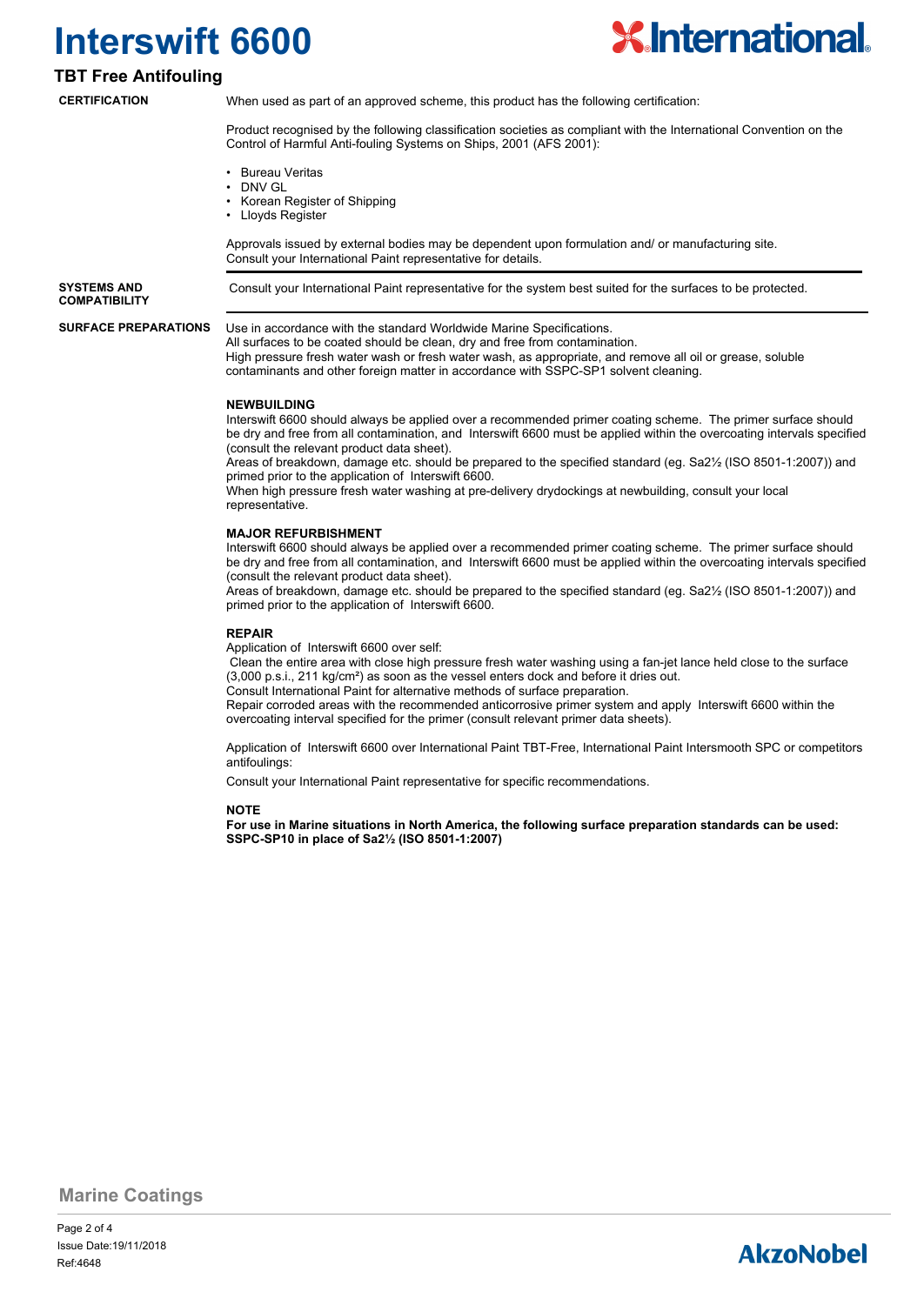

### **TBT Free Antifouling**

| <b>APPLICATION</b>                |                                                                                                                                                                                                                                                                                                                                                                                                                                                                                                                                                                                                                                                                                                                                                                                                                                                                                                                                                                                                                                                                                |  |  |  |  |  |
|-----------------------------------|--------------------------------------------------------------------------------------------------------------------------------------------------------------------------------------------------------------------------------------------------------------------------------------------------------------------------------------------------------------------------------------------------------------------------------------------------------------------------------------------------------------------------------------------------------------------------------------------------------------------------------------------------------------------------------------------------------------------------------------------------------------------------------------------------------------------------------------------------------------------------------------------------------------------------------------------------------------------------------------------------------------------------------------------------------------------------------|--|--|--|--|--|
| <b>Mixing</b>                     | This material is a one pack coating and should always be mixed thoroughly with a power agitator before<br>application.                                                                                                                                                                                                                                                                                                                                                                                                                                                                                                                                                                                                                                                                                                                                                                                                                                                                                                                                                         |  |  |  |  |  |
| Thinner                           | International GTA007. Thinning is not normally required. Consult the local representative for advice during<br>application in extreme conditions. Do not thin more than allowed by local environmental legislation.                                                                                                                                                                                                                                                                                                                                                                                                                                                                                                                                                                                                                                                                                                                                                                                                                                                            |  |  |  |  |  |
| <b>Airless Spray</b>              | Recommended<br>Tip Range 0.46-0.66 mm (18-26 thou)<br>Total output fluid pressure at spray tip not less than 176 kg/cm <sup>2</sup> (2500 p.s.i.)                                                                                                                                                                                                                                                                                                                                                                                                                                                                                                                                                                                                                                                                                                                                                                                                                                                                                                                              |  |  |  |  |  |
| <b>Conventional Spray</b>         | Application by conventional spray is not recommended.                                                                                                                                                                                                                                                                                                                                                                                                                                                                                                                                                                                                                                                                                                                                                                                                                                                                                                                                                                                                                          |  |  |  |  |  |
| <b>Brush</b>                      | Application by brush is recommended for small areas only. Multiple coats may be required to achieve specified film<br>thickness.                                                                                                                                                                                                                                                                                                                                                                                                                                                                                                                                                                                                                                                                                                                                                                                                                                                                                                                                               |  |  |  |  |  |
| Roller                            | Application by roller is recommended for small areas only. Multiple coats may be required to achieve specified film<br>thickness.                                                                                                                                                                                                                                                                                                                                                                                                                                                                                                                                                                                                                                                                                                                                                                                                                                                                                                                                              |  |  |  |  |  |
| Cleaner                           | International GTA007                                                                                                                                                                                                                                                                                                                                                                                                                                                                                                                                                                                                                                                                                                                                                                                                                                                                                                                                                                                                                                                           |  |  |  |  |  |
| <b>Work Stoppages and Cleanup</b> | Thoroughly flush all equipment with GTA007. All unused material should be stored in tightly closed containers.<br>Partially filled containers may show a viscosity increase of the material after storage. Material should be filtered<br>prior to use.                                                                                                                                                                                                                                                                                                                                                                                                                                                                                                                                                                                                                                                                                                                                                                                                                        |  |  |  |  |  |
| Welding                           | In the event welding or flame cutting is performed on metal coated with this product, dust and fumes will be<br>emitted which will require the use of appropriate personal protective equipment and adequate local exhaust<br>ventilation. In North America do so in accordance with instruction in ANSI/ASC Z49.1 "Safety in Welding and<br>Cutting."                                                                                                                                                                                                                                                                                                                                                                                                                                                                                                                                                                                                                                                                                                                         |  |  |  |  |  |
| <b>SAFETY</b>                     | All work involving the application and use of this product should be performed in compliance with all<br>relevant national Health, Safety & Environmental standards and regulations.                                                                                                                                                                                                                                                                                                                                                                                                                                                                                                                                                                                                                                                                                                                                                                                                                                                                                           |  |  |  |  |  |
|                                   | Prior to use, obtain, consult and follow the Material Safety Data Sheet for this product concerning health<br>and safety information. Read and follow all precautionary notices on the Material Safety Data Sheet and<br>container labels. If you do not fully understand these warnings and instructions or if you can not strictly<br>comply with them, do not use this product. Proper ventilation and protective measures must be provided<br>during application and drying to keep solvent vapour concentrations within safe limits and to protect<br>against toxic or oxygen deficient hazards. Take precautions to avoid skin and eye contact (ie. gloves,<br>goggles, face masks, barrier creams etc.) Actual safety measures are dependant on application methods<br>and work environment.<br><b>EMERGENCY CONTACT NUMBERS:</b><br>USA/Canada - Medical Advisory Number 1-800-854-6813<br>Europe - Contact (44) 191 4696111. For advice to Doctors & Hospitals only contact (44) 207 6359191<br>China - Contact (86) 532 83889090<br>R.O.W. - Contact Regional Office |  |  |  |  |  |

**Marine Coatings**

## **AkzoNobel**